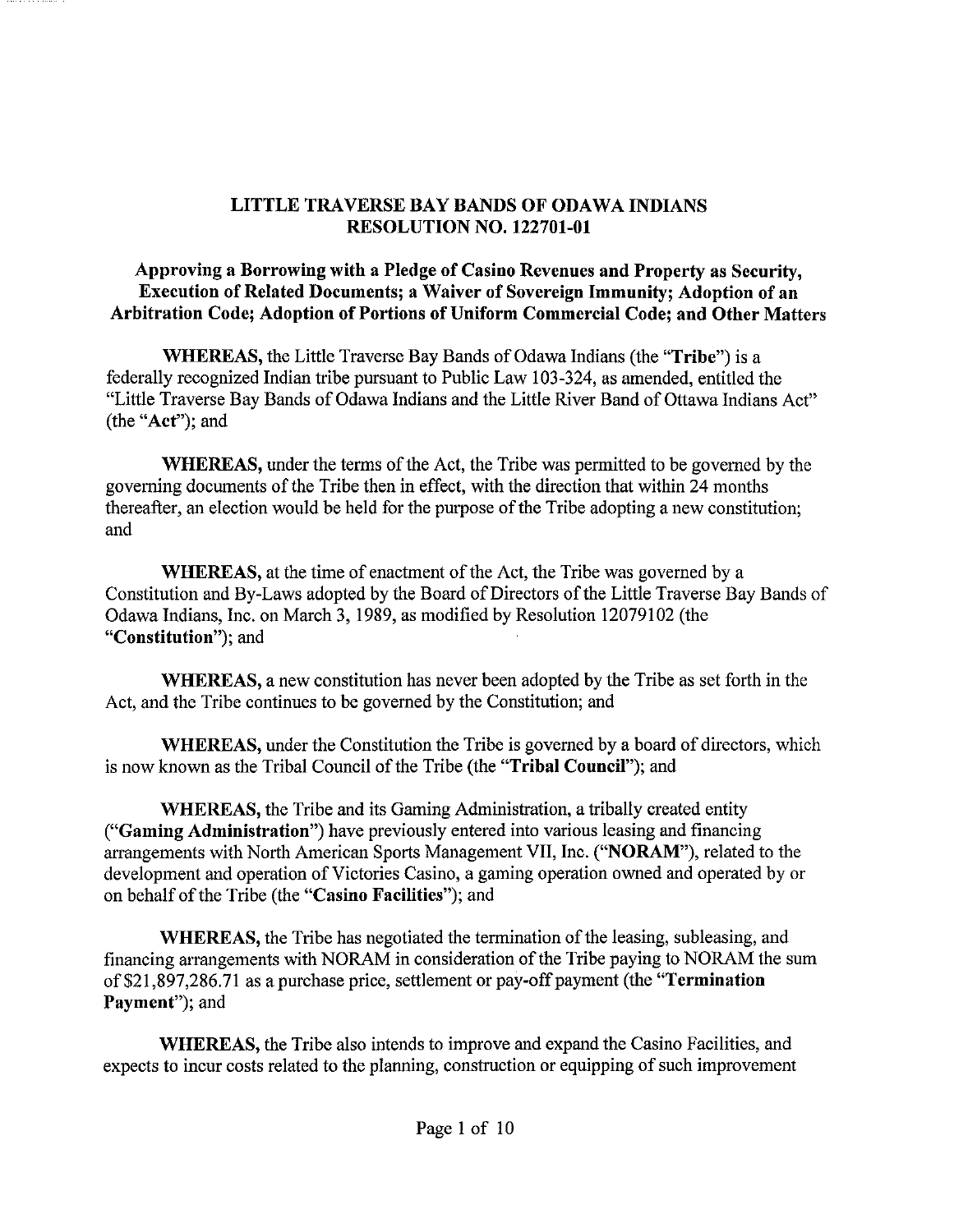and expansion (the "Project **Costs");** and

WHEREAS, the Tribe desires to finance the Termination Payment and a portion of the Project Costs by receiving a loan in an amount up to \$25,000,000 (the **"Loan")** pursuant to a proposed Loan Agreement between the Tribe, acting through its Gaming Administration, and National City Bank of Michigan/Illinois, a national banking association, acting as servicer (the "Servicer"), and the "Lenders" defined therein (the **"Lenders"); and** 

**WHEREAS, the Loan** will (i) bear interest at variable rate, (ii) mature in approximately 36 months, (iii) require monthly payments of principal and interest sufficient to fully pay the Loan and all accrued interest no later than the maturity date, and (iv) be evidenced by one or more promissory notes of the Tribe executed on behalf of the Tribe by Gaming Administration (the "Notes"); and

WHEREAS, as a Lender, the Servicer will originally advance the sum of \$24,000,000 as a portion of the Loan with the intent that the Servicer will further transfer a portion or portions of the Loan to other financial institutions, and to facilitate such transfer, the Tribe and Servicer will enter into a Note Custody Agreement (the **"Note Custody Agreement")** under which the Tribe will deliver to Servicer forms of Notes, executed in blank, which Servicer shall be authorized, with notice to the Tribe, to complete and deliver to other financial institutions, provided that at no time shall the outstanding principal balance of the Loan exceed amounts actually advanced on the Loan to the Tribe or the sum of \$25,000,000; and

WHEREAS, it is proposed that payment of amounts due under the Loan Agreement and of the Loan and the Notes, as well as the other obligations of the Tribe thereunder, will be secured by a security interest in furniture, equipment and other personal property (the **"Collateral")** used in connection with the Casino Facilities pursuant to a Security Agreement between the Tribe and Servicer (the **"Security Agreement") ,** and that under the terms of a Consent to Enter Trust Lands (the **"Consent to Enter Land"),** the Tribe would agree to allow the Servicer to enter the Tribe's trust lands to enforce the security interest in the Collateral; and

**WHEREAS,** it is proposed the Loan be further secured by a Springing Depository Agreement **("Depository Agreement")** previously entered into between the Tribe and National City Bank of Michigan/Illinois, in its capacity as a depository (the **"Depository"),** which Agreement authorizes a pledge of certain "Pledged Revenues" from the "Casino Facilities," as such terms are defined therein and provides that, among other things, (a) monthly payments on **"Secured Obligations"** (as defined in the Depository Agreement, and the Loan) must be deposited with the Depository on or prior to the date a payment is due thereon, and (b) upon the occurrence of a **"Monthly Payment Default"** (as defined in the Depository Agreement), all Pledged Revenues must be deposited on each business day with the Depository for application as therein set forth, first to pay monthly operating costs of the Casino Facilities, then to pay amounts with respect to the Loan and other Secured Obligations (whether due as scheduled, in full as a result of a default or otherwise), then to fund deposits to a repair and replacement account, and then, to the extent permitted therein, to the Tribe; and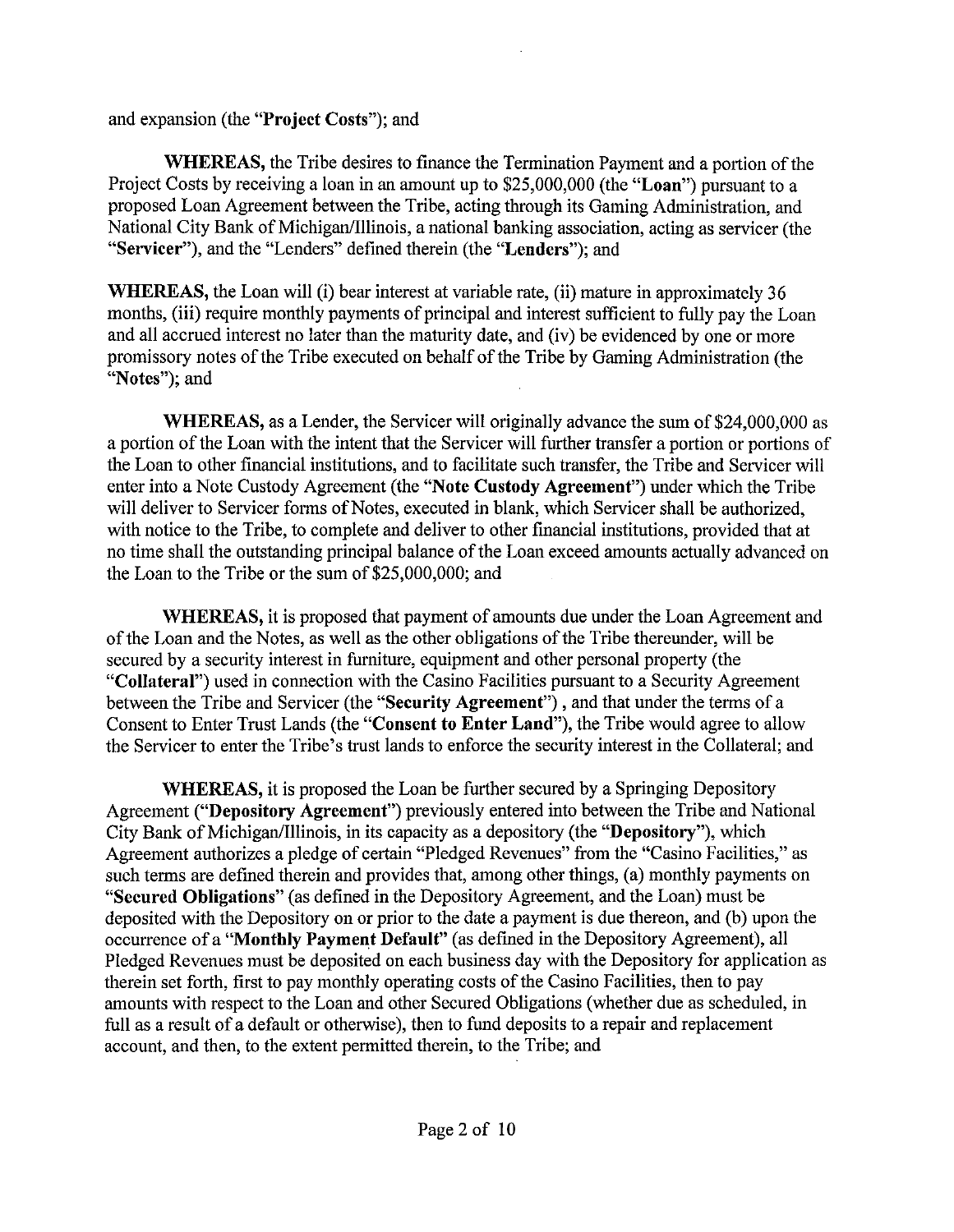**WHEREAS,** it is proposed that the Tribe and the provider of armored car services for Victories Casino enter into an agreement (the **"Armored Car Agreement")** requiring the provider to accept instructions from the Servicer upon the occurrence of an event of default and to deliver casino revenues to the Servicer; and

**WHEREAS,** it is further proposed that the Tribe enter into standard forms of interest rate protection agreements **("Swap Documents")** with National City Bank, an Affiliate of the Servicer, requiring National City Bank to pay for the benefit of the Tribe amounts related to the variable interest rate borne by the Loan, and requiring the Tribe to pay to National City Bank a fixed rate of interest, thereby effectively providing the Tribe a fixed rate of interest on the Loan;

**WHEREAS,** the Tribal Council has been further advised that to receive the Loan in accordance with the foregoing, the Tribe will be required to agree to various provisions set forth in the agreements approved below (the **"Legal Provisions")** that will, among other things, provide for: (a) a limited waiver of the Tribe's sovereign immunity concerning claims and disputes with respect to the Loan and the agreements related thereto; (b) a waiver of the doctrines of exhaustion of tribal remedies or comity, to the fullest extent permitted by law; (c) a consent to arbitration or other forums for resolution of such disputes and the enforcement of remedies related thereto; (d) adoption as the law of the Tribe of Titles **1,** 8 and 9 of the Uniform Commercial Code, together with related definitions, in the form enacted from time to time by the State of Michigan (the **"State UCC");** and (e) adoption as the law of the Tribe of an arbitration code setting forth the standards for review of arbitration proceedings and enforcement procedures related thereto, (f) application of the laws of the State of Michigan to govern and interpret the foregoing documents, except with respect to application of the Arbitration Code and the Tribal UCC described below.

## **NOW THEREFORE BE IT RESOLVED** by the Tribal Council as follows:

Section **1.** Findings. The Tribal Council hereby determines and finds that (i) the Recitals in this Resolution are true and correct in all material respects; (ii) the Tribal Council is the duly elected and governing body of the Tribe, with full power and authority to adopt this Resolution and enact as the law of the Tribe the Arbitration Code and the Tribal UCC, (iii) payment of the Termination Payment and the execution of the various documents related thereto (the **"Termination Transaction")** will enhance the Tribe's opportunity for self-sufficiency and economic development and is otherwise in the best interest of the Tribe and its members, and (iv) the Project will enhance the Tribe's opportunity for self-sufficiency and economic development and is otherwise in the best interest of the Tribe and its members.

Section 2. Approval of Documents. The Tribal Council acknowledges that proposed forms of each of the Loan Agreement, the Note, the Note Custody Agreement, the Security Agreement, the Depository Agreement, the Consent to Enter Land, the Armored Car Agreement, and the Swap Documents (the **"Financing Documents")** have been presented to the Tribal Council, and the Tribal Council hereby authorizes and grants to Chairman of Gaming Administration, or if such person shall be unavailable, such other person permitted by the law of the Tribe to act in such persons stead, all requisite authority and power for and on behalf of the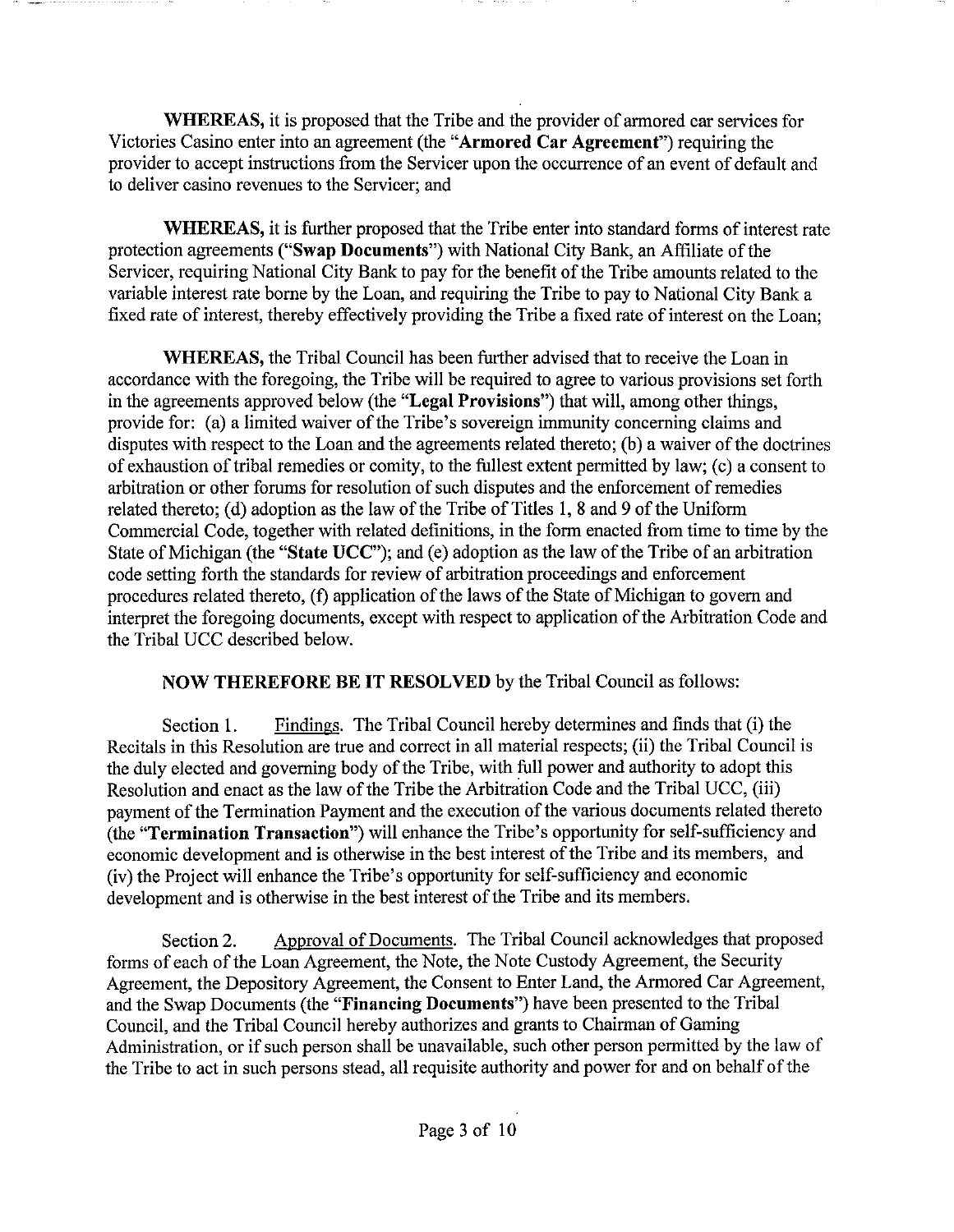Tribe (i) to incur the Loan, (ii) to apply the proceeds of the Loan in accordance with the terms of the Financing Documents, (iii) to secured the loan by the pledge of collateral and revenues of the Tribe as set forth in the Financing Document; (iv) to execute, deliver and perform the Financing Documents, (v) to consummate the Termination Transaction, and (vi) to take such other actions or enter into such other agreements, including such filings with the federal, state or tribal governmental authorities **("Related Documents")** in connection with the Loan as Tribal Council shall deem necessary or desirable based upon the advise of legal counsel to the Tribe. The approval herein granted with respect to any agreement or instrument shall also extend to any modification or amendment or changes thereto as shall be approved by Tribal Council. In addition, the Tribal Council also hereby authorizes and grants to the Tribal Chairman of the Tribe, or if either such person shall be unavailable, such other person permitted by the law of the Tribe to act in such person's stead, all requisite authority and power for and on behalf of the Tribe to execute and deliver such additional documents and certificates as may be required to effect the transactions contemplated by the Financing Documents and Related Documents.

Section 3. Authorization of Gaming Administration. Gaming Administration is hereby authorized and directed to perform fully and timely all obligations of Gaming Administration contained in the Documents or Related Documents.

Section 4. Approval of Legal Provisions. All Legal Provisions in each of the Financing Documents are hereby approved and shall constitute the law of the Tribe so long as the applicable document in which the Legal Provisions appear or are referenced shall be in effect, subject to such modification from time to time as is permitted under the Financing Documents.

Section 5. Limited Waiver of Sovereign Immunity. The Tribal Council expressly acknowledges that the Financing Agreements contain provisions, which, in accordance with the terms set forth therein, waive the Tribe's sovereign immunity.

Section 6. Non-Impairment; Enforceability of Obligations. The Tribal Council shall never pass or adopt any resolutions or approve or allow any other action of the Tribe, or any of its officers, employees, agents, subdivisions, agencies or instrumentalities, of any nature that shall impair the contractual rights of any third party under any of the Financing Documents or Related Documents, and if any future Tribal Council should ever do so, the same may result in an immediate event of default, with the consequence that the loan may become immediately due and owing in full. Upon execution and delivery of any Financing Document or Related Document as herein authorized, the Financing Document or the Related Document shall become a valid and binding obligation of the Tribe, enforceable in accordance with its terms for purposes of tribal law and the laws of all other applicable jurisdictions.

Section 7. Arbitration Code. From the date of execution of any Financing Document, until all amounts owing by the Tribe to the Servicer, Depository or Lenders under the Financing Agreements or Related Documents have been fully and indefeasibly paid in full (the **"Loan Period"),** the following provisions (referred to herein as the **"Arbitration Code")** and shall constitute the law of the Tribe.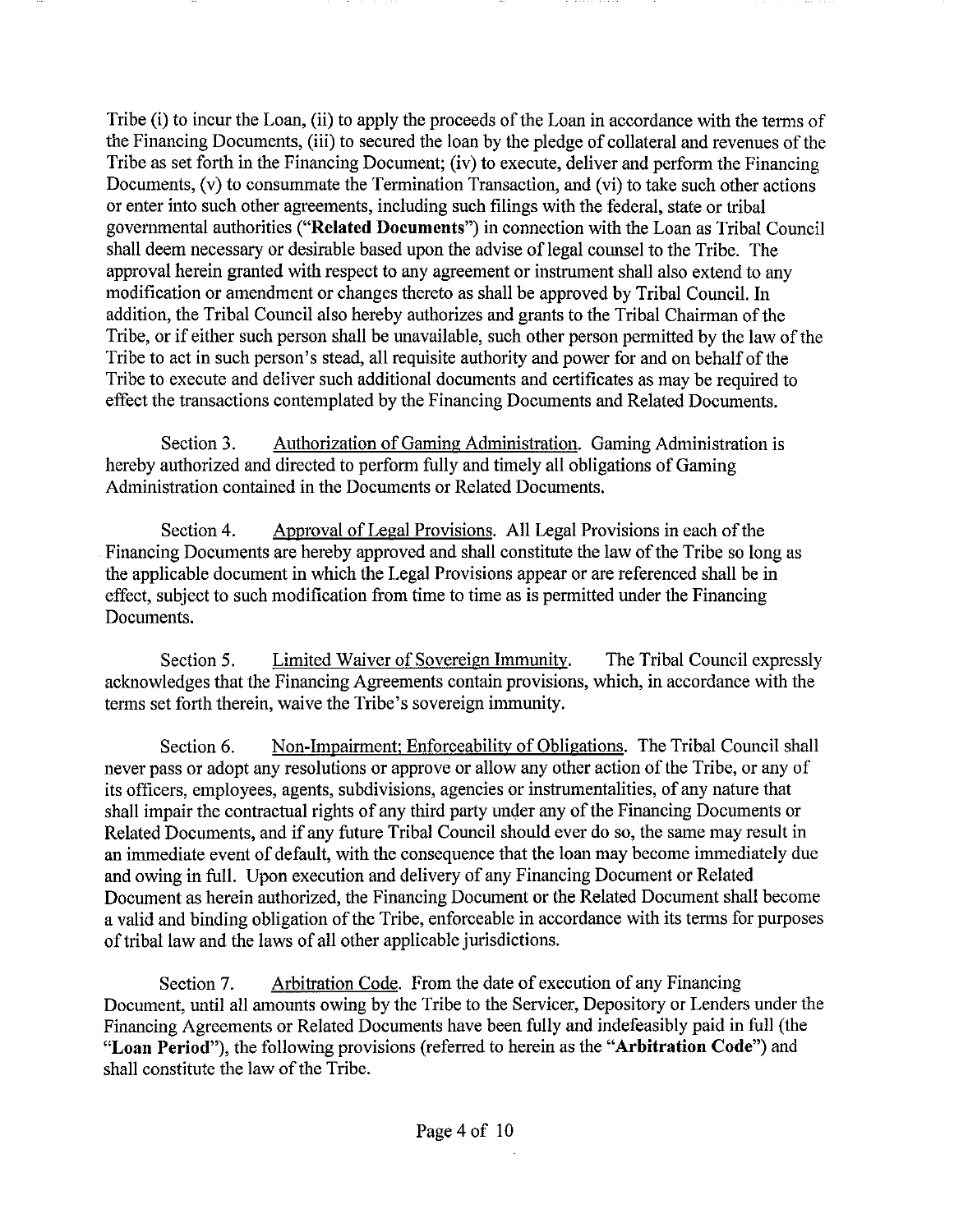7.1 The Financing Documents contain provisions setting forth the laws by which the Financing Documents and the performance of the parties thereunder are to be governed and interpreted **("Applicable Laws").** The Financing Documents further contain provisions (the **"Arbitration Provisions")** requiring the parties thereto to submit to binding arbitration for any claim, demand, action or cause of action arising under the Loan or any Financing Document or Related Document or in anyway connected with or related or incidental thereto, whether now existing or hereafter arising and whether sounding in tort, contract or otherwise **("Arbitrable Matter").** The Arbitration Provisions, as a matter of the law of the Tribe, are hereby declared to be and are valid, irrevocable and enforceable by and against all applicable parties in accordance with the terms thereof.

7.2 The Tribe currently has a tribal court (the **"Tribal Court"),** created under the Tribe's Code of Laws, and notwithstanding any other provision in the Code of Laws, the following shall apply with respect to the Tribal Court (and any other court established by the law of the Tribe):

(1) For all Claims, (a) the Tribal Court shall apply the procedural rules of the Tribal Court as to procedural matters, or, if no such rules exist, shall apply the then-current Federal Rules of Civil Procedure; and (b) the Tribal Court shall apply the Applicable Laws as to substantive law matters; provided that no procedural rule of the Tribal Court shall bar, delay or impair any action, proceeding or remedy where such action, proceeding or remedy would not be barred, delayed or impaired by the procedural rules of federal courts of the State of Michigan.

(2) If any action for legal or equitable relief or any other proceeding is brought by any party concerning any Arbitrable Matter, except as may be otherwise expressly permitted in the Arbitration Provisions or in this Arbitration Code, the Tribal Court shall not review the merits of the action or proceeding, but shall stay the action or proceeding until an arbitration has been had in compliance with the Arbitration Provisions.

(3) A party to any Financing Document claiming the neglect or refusal of another party thereto to proceed with an arbitration thereunder may make application to the Tribal Court for an order directing the parties to proceed with the arbitration in compliance with the applicable Arbitration Provisions. In such event, the Tribal Court shall order the parties to arbitration in accordance with the Arbitration Provisions and the question of whether an obligation to arbitrate the dispute at issue exists shall be decided by the arbitrator.

(4) At any time within one year after an arbitration award has been rendered in accordance with the applicable Arbitration Provisions (the **"Arbitration Award")** and the parties thereto notified thereof, to the extent permitted by the applicable Financing Document, any party to an arbitration under the Arbitration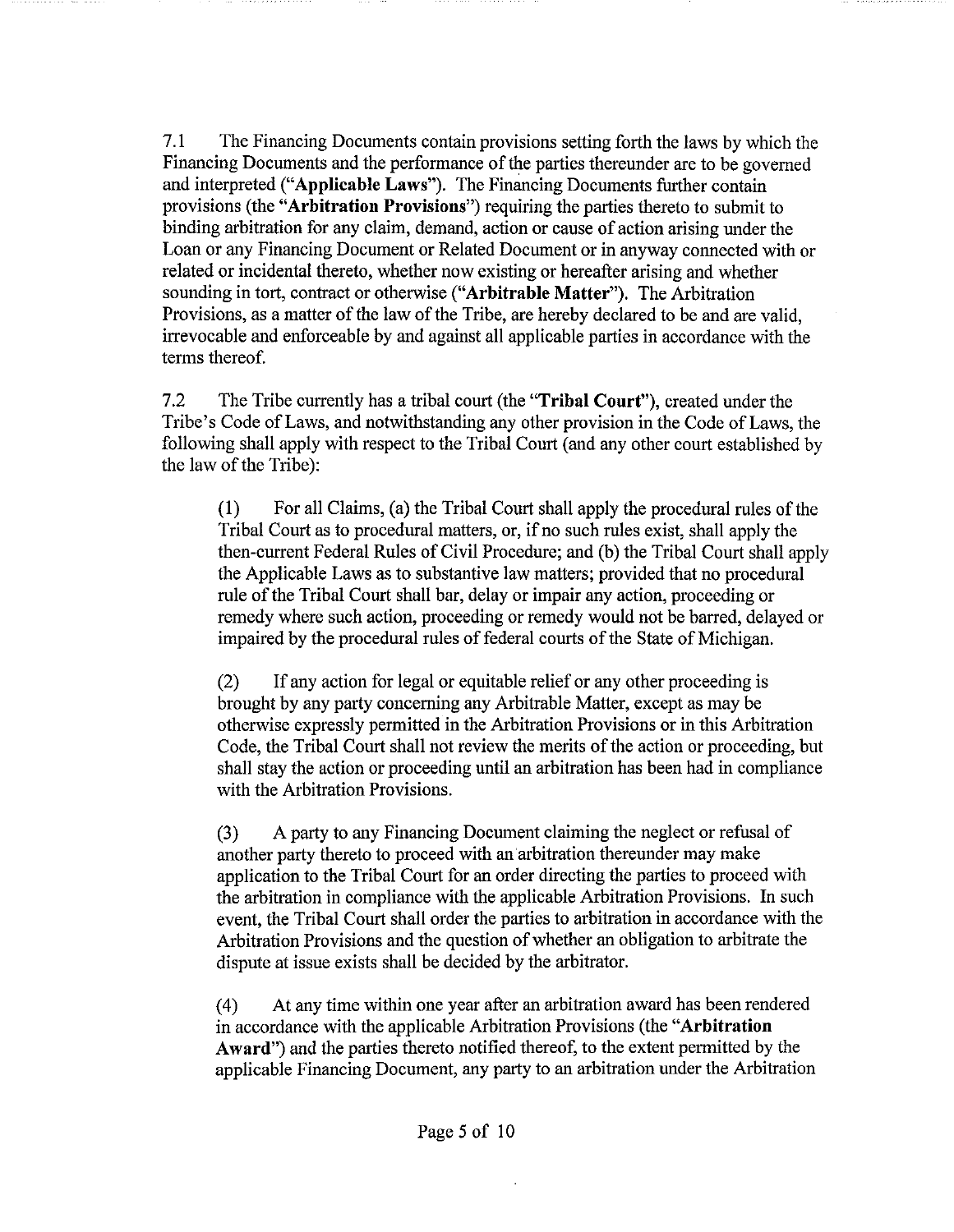Provisions may make application to the Tribal Court for an order confirming the Arbitration Award, provided that the party shall file with the Tribal Court a true and correct copy of the Arbitration Award, a true and correct copy of the applicable Arbitration Provisions (together with any provisions modifying the same mutually agreed to by the applicable parties), a written identification of the arbitrator, any documentation material to the appointment of the arbitrator, and evidence that any other party to the arbitration proceedings shall have received notice of the filing or the intent to file an application to the Tribal Court for confirmation of the Arbitration Award.

(5) An Arbitration Award shall not be subject to review or modification by the Tribal Court, but shall be confirmed strictly as provided by the arbitrator; provided, however, that if the Tribal Court is permitted under the applicable Financing Document to enforce any Arbitration Award, the Court may nevertheless decline to enforce any Arbitration Award if it finds that any of the following occurred:

(a) The Arbitration Award was procured by corruption, fraud, or undue means.

(b) There was evident partiality or corruption in the arbitrator.

(c) The arbitrator was guilty of misconduct in refusing to postpone the hearing, upon sufficient cause shown, or in refusing to hear evidence pertinent and material to the controversy; or of any other misbehavior by which the rights of any party have been prejudiced.

(d) The arbitrator exceeded his or her powers, or so imperfectly executed them that a mutual, final, and definite award upon the subject matter submitted was not made.

Where an Arbitration Award is so vacated and the time within which the applicable Financing Document required the award to be made has not expired, the Tribal Court may, in its discretion, direct a rehearing by the arbitrators.

(6) In any of the following cases where the Tribal Court is authorized to make an order regarding arbitration, the Tribal Court may make an order modifying or correcting the Arbitration Award upon the application of any party to the arbitration:

(a) Where there was an evident material miscalculation of figures or an evident material mistake in the description of any person, thing, or property referred to in the award.

(b) Where the arbitrators have awarded upon a matter not submitted to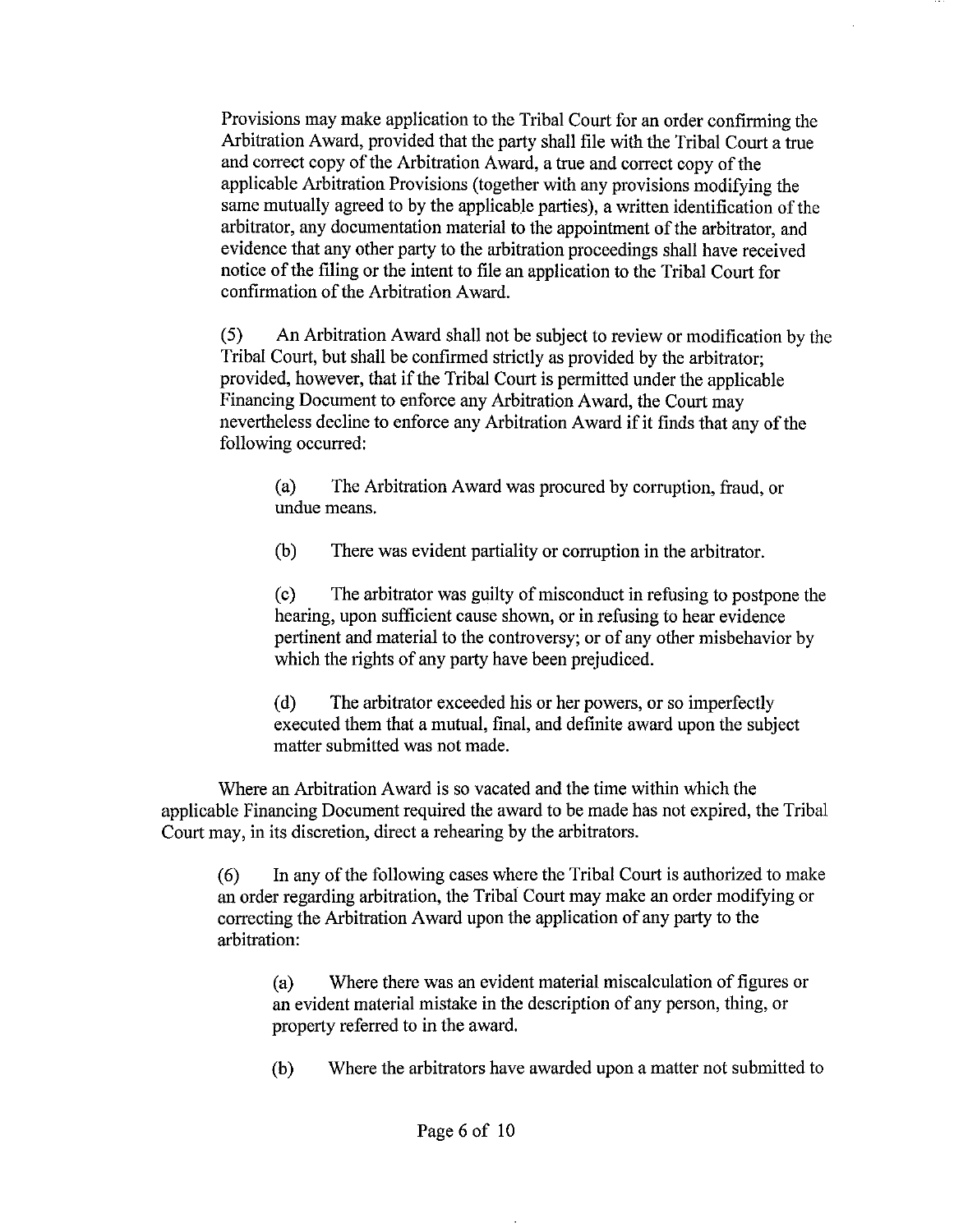them, unless it is a matter not affecting the merits of the decision upon the matter submitted.

(c) Where the Arbitration Award is imperfect in matter of form not affecting the merits of the controversy.

The order may modify and correct the award, so as to effect the intent thereof and promote justice between the parties.

(7) The judgment confirming an Arbitration Award shall be docketed as if it were rendered in a civil action. The judgment so entered shall have the same force and effect in all respects as, and be subject to all the provisions of law relating to, a judgment in a civil action, and it may be enforced as if it has been rendered in a civil action in the Tribal Court. When the award requires the performance of any other act than the payment of money, the Tribal Court may direct the enforcement thereon in the manner provided by law.

(8) No further appeal may be taken from an order issued by the Tribal Court pursuant to the foregoing provisions enforcing an agreement to arbitrate or an Arbitration Award.

(9) Subject to any contrary provision in the Financing Documents, the Tribal Court shall have jurisdiction over any action to enforce an agreement to arbitrate in any of the Financing Documents, to compel arbitration pursuant to the Arbitration Provisions, and to enforce an Arbitration Award; provided that in any such actions brought against the Tribe (or any agency or instrumentality thereof), the Tribe (or any such agency or instrumentality) shall have waived the defense of tribal sovereign immunity as to the Arbitrable Matters in dispute.

(10) To the extent allowed by federal law, the jurisdiction of the Tribal Court as to the foregoing matters shall be concurrent with the jurisdiction of any state or federal court permitted under the Financing Documents. Any consent to the jurisdiction of a state or federal court contained in a Financing Document shall be valid and enforceable in accordance with its terms, including any expression of a preference or priority of one jurisdiction or court over another.

7.3 The Tribe shall comply with and observe each Arbitration Award to the extent not judicially vacated or modified in accordance herewith by any court whose jurisdiction is authorized in the Financing Documents. To that end, the Tribe and the Tribal Court shall give full faith and credit to any award, order or decree rendered in any arbitration or by any federal or state court in accordance with this Section, and, to the extent reasonably necessary, shall issue such orders and exercise such legal powers as may reasonably be necessary in order to effectuate the same. The Tribe's police powers shall be available to secure and support any such enforcement efforts, and all police or other law enforcement officials of the Tribe shall carry out any orders that may be entered by the Tribe or the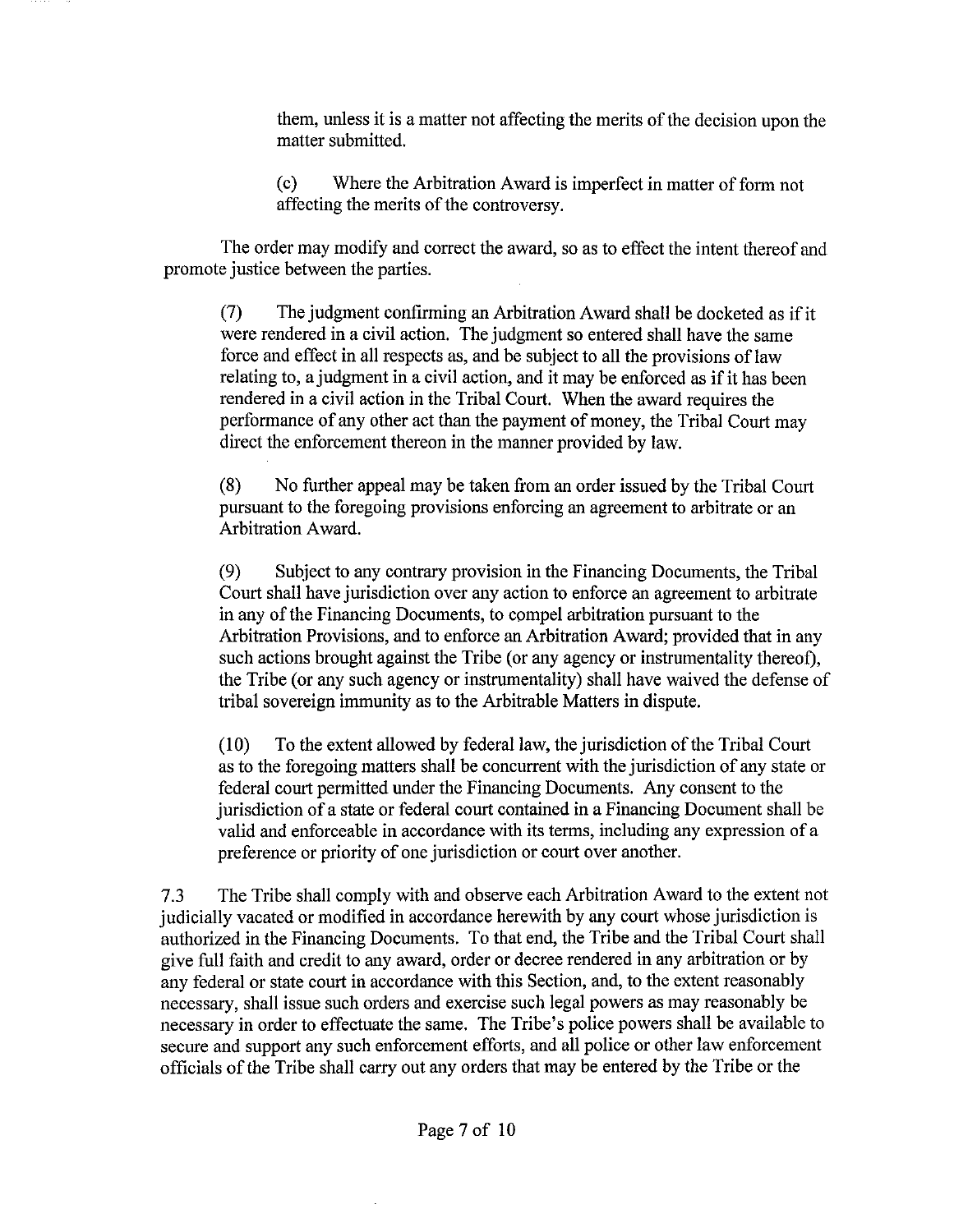Tribal Court pursuant to this Section. The Tribe agrees that judgment enforcement remedies generally available throughout the State of Michigan may be applied on lands held by or in trust for the Tribe or an agency or instrumentality of the Tribe with respect to any Arbitrable Matter.

Section 8. Uniform Commercial Code. During the Loan Period, the provisions of this Section (herein referred to as the **"Tribal UCC")** shall constitute the law of the Tribe. Articles 1, 8 and 9 of the Uniform Code in effect from time to time in the State of Michigan, together with all definitions used, but not contained, in such Articles and found elsewhere in the State UCC shall be the law of the Tribe to provide the Servicer and each other holder of a Secured Obligation all rights available to a secured party having a security interest under the State UCC; subject however, to the following:

8.1 The Tribal UCC shall be applicable throughout the lands under the sovereign control of the Tribe, but shall be applicable only to create, perfect and permit the enforcement of security interests that secure obligations with respect to Financing Documents, Related Documents, the Loan and Secured Obligations, and to such extent shall apply to all documents, agreements, moneys and property (whether tangible or intangible) evidencing or securing the foregoing, including Pledged Revenues, Collateral and Pledged Assets (all as such terms are defined in the Depository Agreement).

8.2 Notwithstanding the other provision of this Section or the State UCC, the security interest in Pledged Revenues created by the Depository Agreement shall attach and be perfected in the Pledged Revenues (including with respect to any proceeds thereof) upon the receipt thereof, whether directly or indirectly, by or on behalf of the Tribe, or any agency or instrumentality of the Tribe (each, a **"Tribal Party"),** without possession thereof by or on behalf of the Servicer, any Lender, any Secured Payee (as defined in the Depository Agreement), the Tribe, the Depository, or any agent of the above, and such security interest shall continue while the Pledged Revenues or proceeds thereof are in the possession or under the control of any Tribal Party, all without the filing of any financing statement or statements.

8.3 Notwithstanding the other provision of this Section or the UCC, a security interest requiring the filing of a financing statement shall become effective and shall remain in effect once filed without need for further renewal or extension, (a) if filed on a Form UCC-1 presently acceptable for such purposes under the State UCC, and (b) if filed in the office of the Secretary of State of the State of Michigan, the office of the Tribal Chairman, or the Uniform Commercial Code filing office in the District of Columbia. The Tribal Chairman shall cause to be maintained such records available to the public as are commercially reasonable to evidence the filing of any such financing statements (and the information therein contained) and to provide notice to other creditors.

8.4 Notwithstanding any other provisions of this Section or the State UCC, the Tribal UCC shall be applicable to the Tribe as a debtor even though the Tribe may be a government as such term is defined in the State UCC.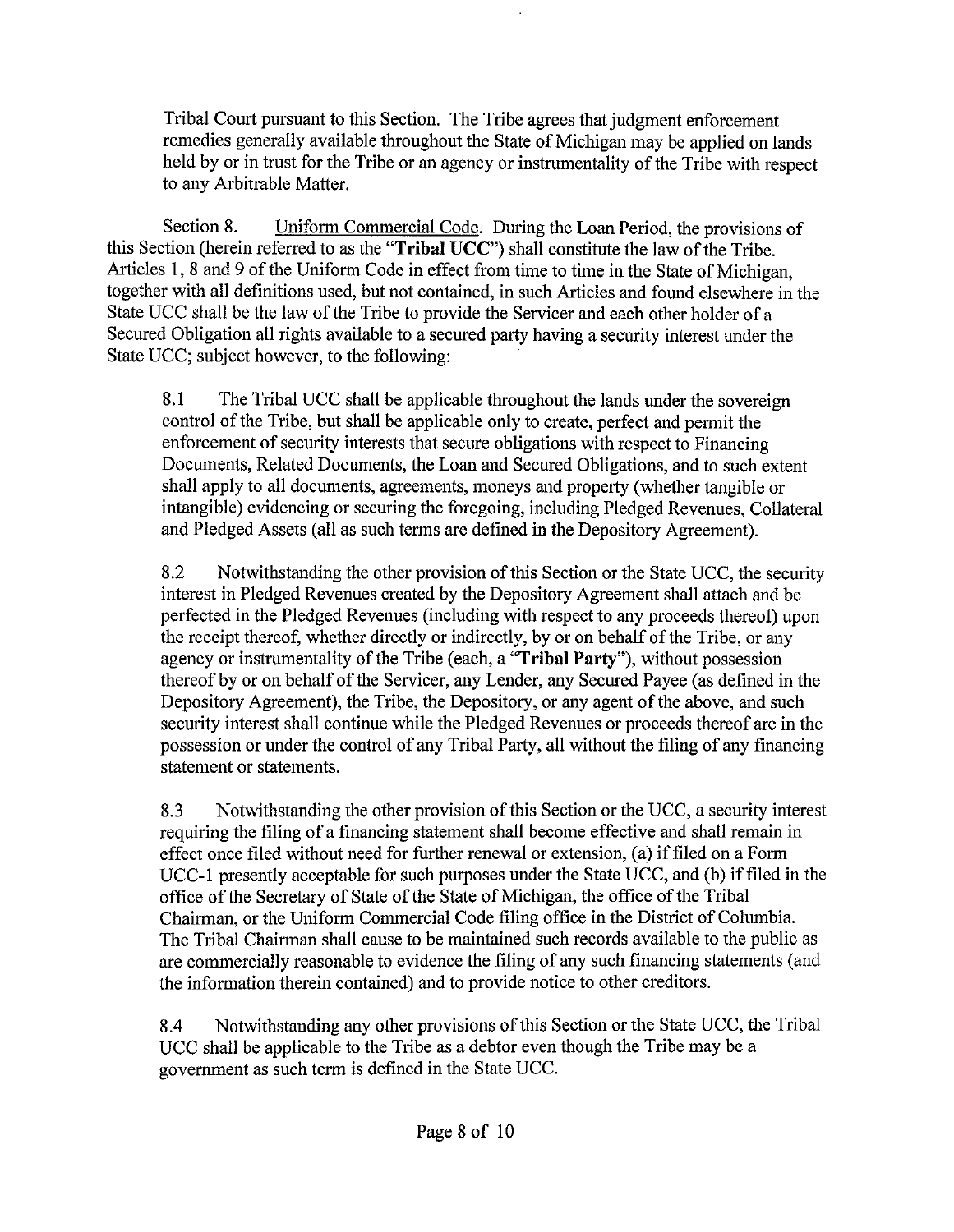Section 9. Prepayment. The Tribal Council acknowledges that prepayment will be governed by the following provision: The Loan Principal Balance may be prepaid in whole or in part on any Monthly Payment Date, without penalty, except as otherwise provided below. Any optional prepayment shall be made only after ten (10) days advance written notice to the Servicer, and shall be in an amount not less than \$100,000, with the Applicable Percentage of any prepayment of the Loan Principal Balance being allocated to this Promissory Note. All prepayment of principal shall be credited to the payment of required Loan Principal Installments in inverse order of required payment.

Section 10. Determination. The Tribal Council hereby determines that no laws, ordinances, resolutions or other actions of the Tribal Council or any of the agencies or instrumentalities of the Tribe, either written or established by custom or tradition: (a) prohibit the Tribal Council from approving the matters herein approved or the execution, delivery or performance of any Financing Documents or Related Documents; or (b) create any obligation of the Tribal Council to submit these matters for approval of or consent from any officer, body, agency or instrumentality of the Tribe, or any vote by members of the Tribe.

Section 11. Effect of this Resolution. Throughout the Loan Period, (a) the provisions of this Resolution shall constitute the law of the Tribe and may be relied on by the Servicer, the Depository, the Lenders, and their respective successors, assigns and participants (the **"Lending Parties"), (b) the provisions of this Resolution shall constitute the terms of an agreement and** contract between the Tribe and the Lending Parties, and (c) shall not be rescinded, amended or modified in any manner that may result in an adverse effect on the Lending Parties without the written consent of each Lending Party so affected thereby.

## Section 12. Miscellaneous Matters.

12.1 Any resolutions or other actions of the Tribe, or any of its officers, employees, or agents, either written or established by tradition that are in conflict with or inconsistent with the terms of this Resolution or any provision set forth in a Financing Document or a Related Document are hereby to such extent repealed and annulled. This Resolution shall supersede any prior or currently existing resolutions or other actions of the Tribe, or any of its officers, employees or agents, subdivisions, agencies or instrumentalities that are contrary to the actions authorized or contemplated herein or in a Financing Document or Related Document.

12.2 If any provision of this Resolution or the application of any provision of this Resolution to any individual, corporation, partnership, limited liability company, joint venture, association, joint stock company, trust, unincorporated organization, government or Indian tribe, or any agency, instrumentality or political subdivision thereof is held to be invalid, the remainder of the Resolution shall not be affected with respect to the same.